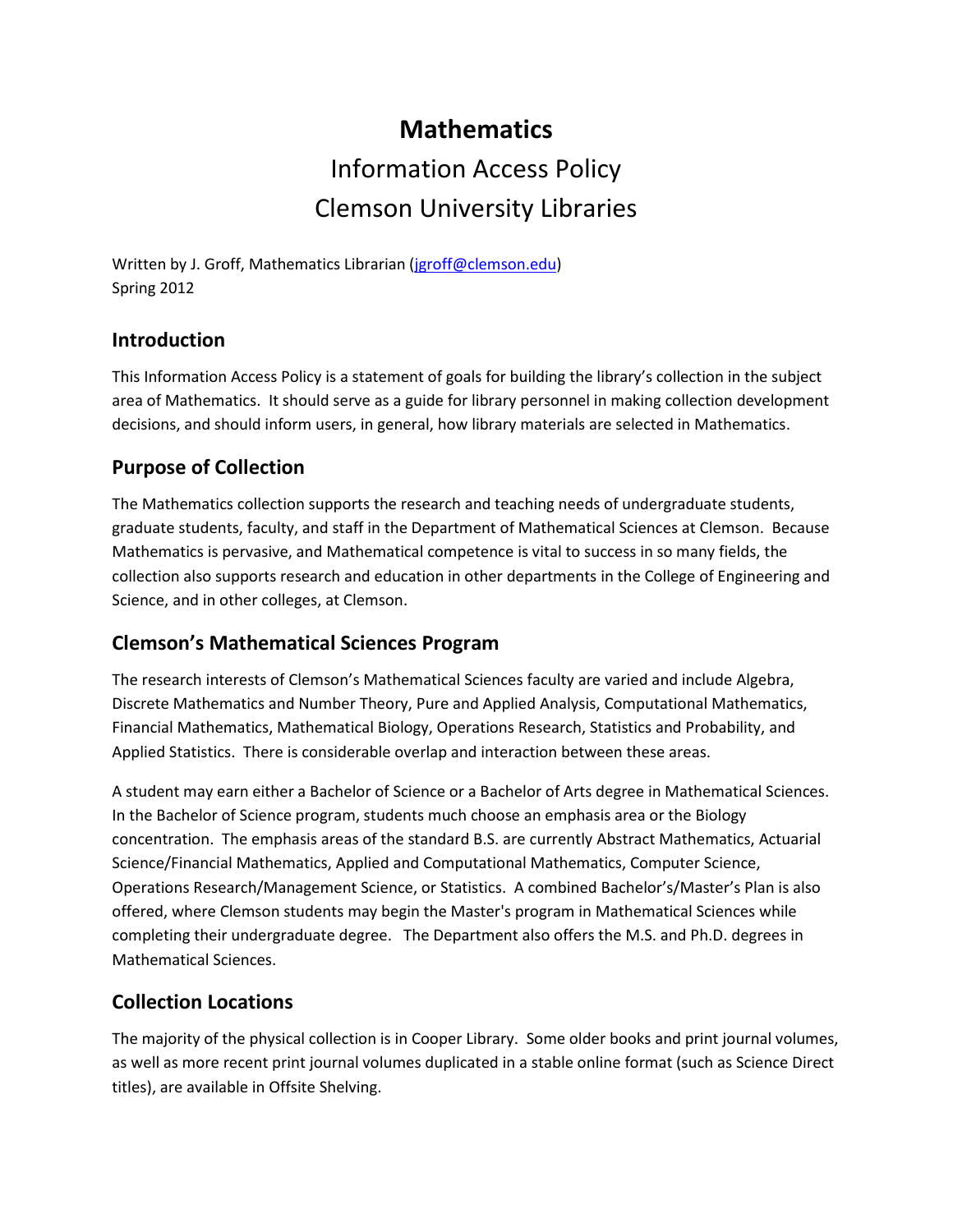## **General Collection Guidelines**

**Languages:** English is the primary language of the collection. Materials in languages other than English are not actively selected.

**Geographic Guidelines:** No geographical limitations will be placed on the acquisition of Mathematics materials.

**Chronological Guidelines:** Emphasis is on current research and development, but an effort is made to maintain strong retrospective collections in fields where past literature remains important. Retrospective collecting may also be done at the request of faculty in support of their research and teaching.

**Types of Materials Selected:** Emphasis is on research materials and materials to support Clemson's Mathematical Sciences curricula and curricula in related disciplines. The collection includes monographs, journals and other serials, reference works, indexes and abstracts, and data collections. Graduate level texts are acquired extensively, while basic undergraduate textbooks whose primary function is instruction are usually excluded. Biographies and works on the history of Mathematics are acquired very selectively. Materials published by Clemson University authors are also acquired selectively. Indexes and abstracts are licensed as online databases; MathSciNet and Web of Science are two examples of subscribed indexes most used by mathematics researchers. Given that access to mathematics journals is key to the success of Clemson researchers across colleges and departments at Clemson, every effort will be made to increase the size of Clemson's journals collection in Mathematics.

**Format of Materials:** No format is excluded. For journals, indexes, reference works, and data collections, the online versions are preferred. Books and book series are increasingly purchased in electronic format. Duplication of formats will largely be avoided.

**Library of Congress Classifications:** The predominant LC classifications of the collection are QA1-939, but supporting materials may also be purchased in other LC Subclasses.

| <b>Mathematics</b> |                                        |
|--------------------|----------------------------------------|
| <b>LC Class</b>    | Subject                                |
| QA1-43             | General                                |
| QA47-59            | <b>Tables</b>                          |
| QA71-90            | Instruments and machines               |
| QA75-76.95         | Calculating machines                   |
| QA75.5-76.95       | Electronic computers. Computer science |